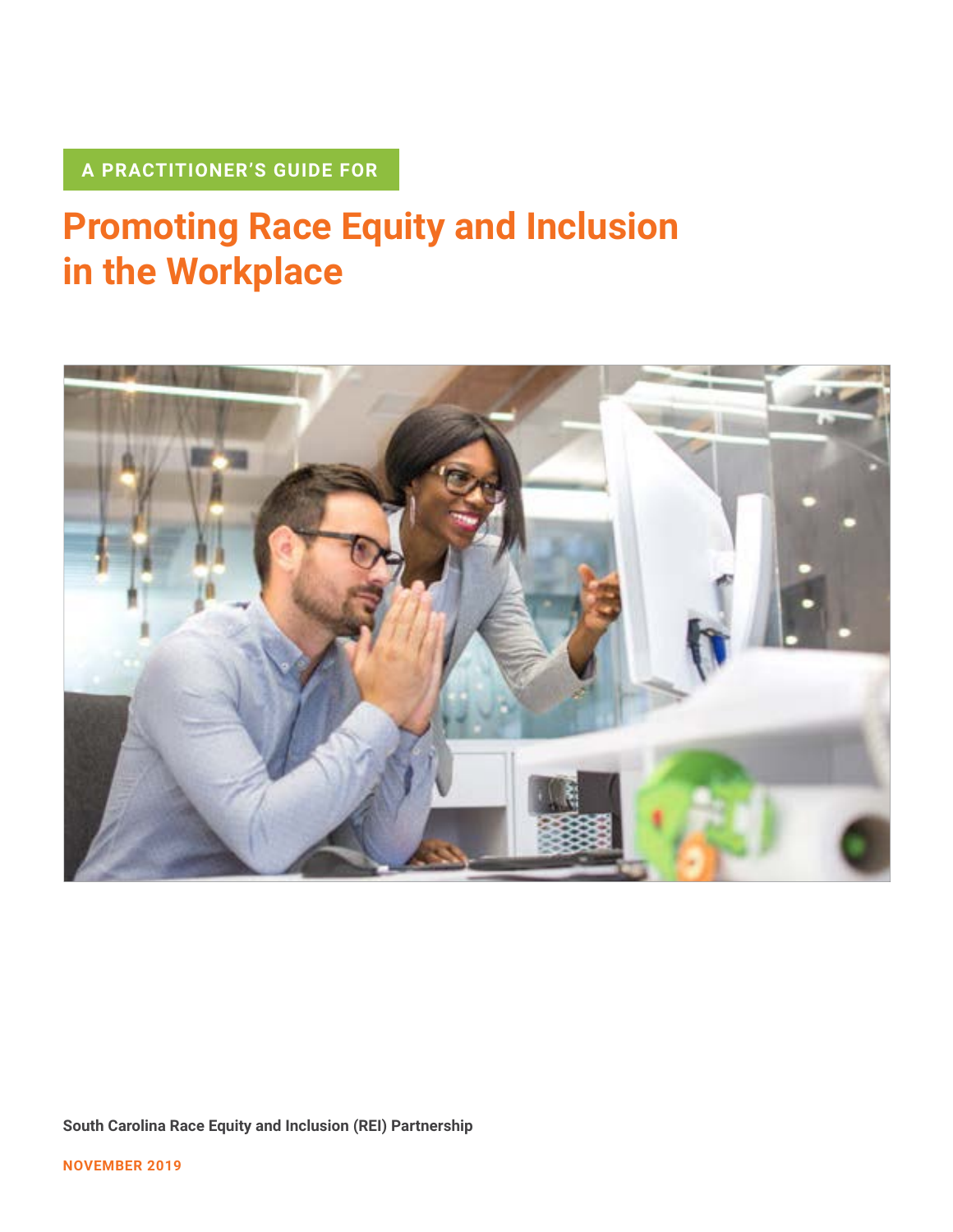Workplaces that are actively seeking to promote race equity and inclusion (REI) typically work from a shared understanding of the importance of the endeavor. Creating fairness, enacting just policies, and embracing a variety of perspectives, however, can lead to real challenges for workplaces with a desire to become more racially equitable and inclusive.

> *Racial equity is defined as just and fair inclusion into a society where all people can participate, prosper, and reach their full potential (Glover Blackwell et al., 2017).*

# **How Can They Make It Happen? What's the Best Way to Begin the Effort?**

Examining behaviors, norms, perceptions, and values can be stressful for any workplace as it aims to fully engage and empower all of its members. Private and public sectors must work to achieve meaningful change by addressing the factors that contribute to racial inequities and block access to opportunity. By including racial equity and inclusion with universal and targeted strategies within workplace operations and structures, more equitable and inclusive environments and outcomes can emerge.

## **What is the Purpose of this Document?**

This document highlights practice and policy recommendations for members of the public and private sector – regardless of size and specified staff – that can help in facilitating greater racial equity. It was created through a systematic review of the current research literature and expert knowledge of REI practices. This document can assist any sector in getting started and tracking results. It aims to advance REI through the creation of learning environments that allow individuals and workplaces to examine their personal and professional experiences and biases in order to make transformative structural change.

# **Who is Leading this Effort?**

The idea and realization of this product was led by the REI Partnership, which includes 16 Columbia, South Carolina-based organizations. Each organization within the partnership is on a journey toward exploring and implementing these recommendations to promote REI in its practices, policies, and culture. Much like those within the partnership, this document is a work in progress and will meet others wherever they are on this journey.

## **How is the Information Organized?**

The REI practice and policy recommendations apply an ecological framework incorporating four distinct levels. The first level is personal, including biases both implicit and explicit. The second is interpersonal, including respect and relationships. Third is the organizational level, including workplace culture, norms, and policies. And fourth is the community level, including partners and funders. Although promoting public policy is an important part of the process to ensure systematic change towards equity, it is not currently addressed within this document. Lastly, words matter, and this document attempts to offer thoughtful and practical guidelines. The term people of color, which refers to any non-white individual, allows for a more complex set of identities to be included. The authors acknowledge this term may not be right for everyone.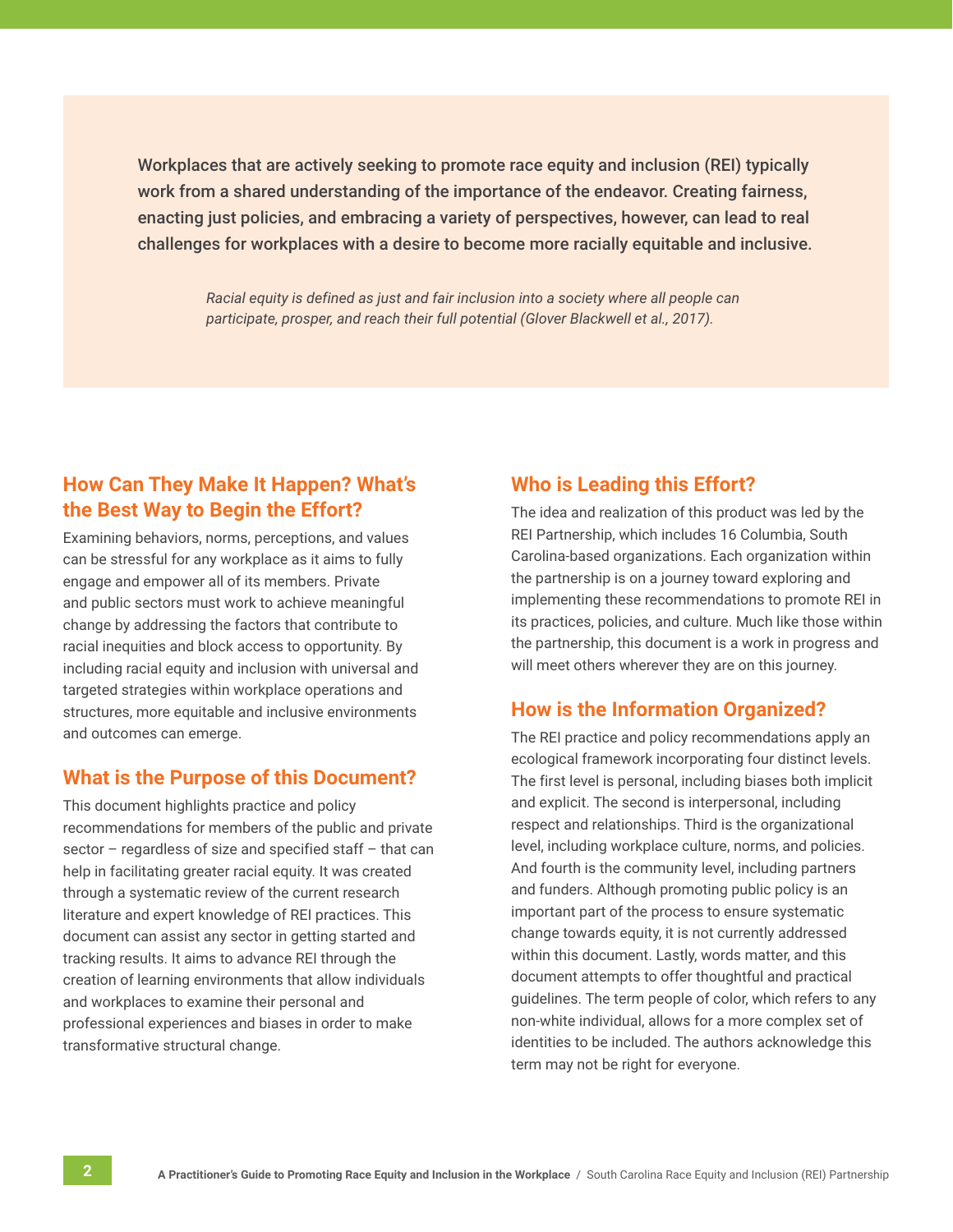

# **Personal**

- Encourage and incorporate individual professional development opportunities that promote selfawareness, personal growth, and a safe working environment with an REI lens.\*
- Hold bias training for the board of directors, CEO/ executive director/president, management, hiring committee, and general staff, and continue routine training and dialogue.\*

# **Interpersonal**

- Develop a common language of REI with shared definitions available to all employees and board members.
- Familiarize new employees with the workplace culture during onboarding that fosters connections with leadership and allows them to envision a future with the organization.\*
- Ask employees for input on making workplace culture more inclusive.\*
- Set up mentoring and leadership programs that are open to all employees.\*
- Encourage the building of trust and relationships to help employees feel comfortable sharing their experiences. For example, create affinity groups to help foster mentoring opportunities and safe spaces.\*

# **Organizational**

#### **LEADERSHIP STRATEGY**

- Conduct a workplace REI assessment.
- Include REI initiatives within the strategic plan that includes a shared mission, vision, statement, and SMART goals to help foster staff, leader, and board participation.
- Track goals to measure progress, and adjust approaches as needed to reach desired REI outcomes.

#### **RECRUITMENT AND HIRING**

- Evaluate and adjust hiring practices by prioritizing diverse recruitment. An example is following the Rooney Rule, where at least one qualified person of color must be interviewed before hiring, while being mindful of tokenism.\*
- Posting job listings on multiple sites outside of normal channels.\*
- Review job descriptions to consider what educational requirements are truly necessary for the duties of the positions, realistically align with position salaries, and pick the most general degree possible for positions.\*
- Do not request salary history.\*
- Post salary ranges to increase transparency.\*
- Do not ask questions about criminal history on job applications, unless you are legally bound to do so.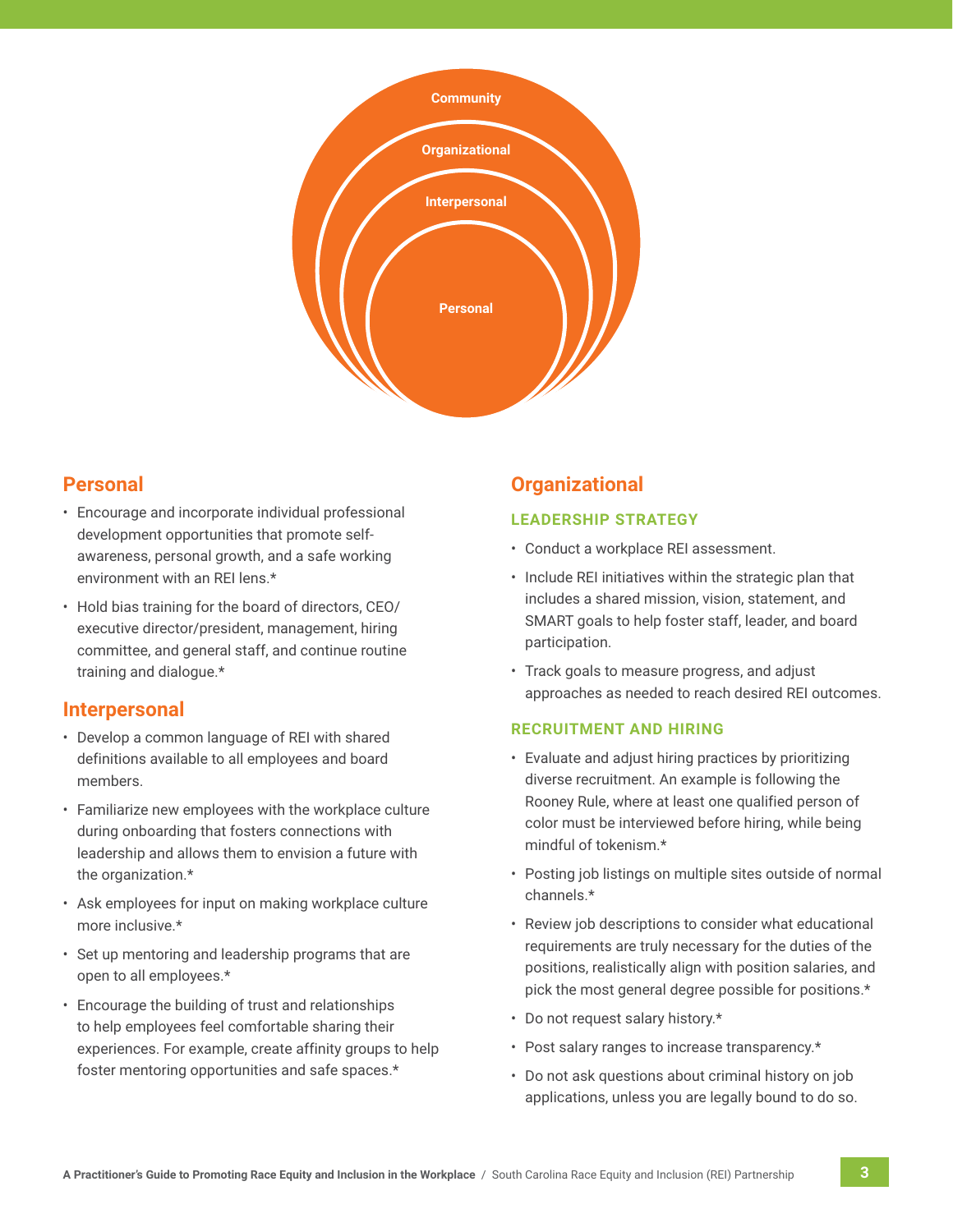- Build diverse recruitment, hiring, and interview teams for board and staff to ensure the organization is open to a wider population.\*
- Use a resume review that's free from names, educational, and demographic information to reduce unconscious bias during screening.\*
- Develop interview questions and applicant tests that respect differences and provide a fair opportunity for candidates from differing backgrounds.\*
- Offer paid internships, and partner with educational institutions such as local Historically Black Colleges and Universities (HBCU) to create a diverse talent pool.

#### **RETENTION**

- Form an REI team that is tasked with promoting both the norms and goals, documenting progress, and evaluating outcomes.
- Promote a learning culture that prioritizes REI initiatives.
- Assess bias in employee evaluations and other tools used for promotions.\*
- Define paths to leadership that are open and transparent.\*
- Remove policies that cause people of color to feel as though they cannot be their true selves, which includes restrictions on appearance, affiliation, and association.
- Use a race equity tool to monitor how decisions are made, including definitions of what professionalism and cultural fit mean.\*
- Develop a set of norms and goals for staff to follow and track that acknowledge diverse perspectives.\*
- Incorporate and enforce structural policies that include

non-discrimination, equal opportunity, diversity, and flexible work schedules. Keep these policies in a location that is easily accessible to employees and the public.\*

## **Community**

#### **PARTICIPATORY INCLUSION**

- Involve communities and people of color in the discussion and decision-making process.
- Build a diverse base for all workplace contracts such as vendors, consultants, speakers, partners, and facilitators.\*
- Develop avenues to broaden the recruitment and retainment of board members from the communities the organization serves.\*

#### **FOUNDATIONS AND OTHER FUNDERS**

- Increase foundation grants to organizations led by people of color and serving communities of color.
- Expand financial capital for organizations that serve communities of color by providing support to achieve the goals they set out to accomplish.
- Encourage race equity and inclusion as a standard for both foundations and grantees.
- Promote large grants to smaller organizations, specifically general operating grants.\*
- Increase funding toward capacity building for organizations.\*
- *\* Recommendations from Women's Rights & Empowerment Network: Playbook for Advancing Gender Equity. A link to the guide is provided in the Toolkits and Assessment Resources section.*

# **About the South Carolina Race Equity and Inclusion (REI) Partnership**

The REI Partnership's purpose is to foster ongoing dialogue among child- and family-serving organizations to incorporate race equity and inclusion into organizational practice. This partnership includes Children's Trust of South Carolina, Eat Smart Move More South Carolina, Sisters of Charity Foundation of South Carolina, South Carolina First Steps to School Readiness, South Carolina Coalition Against Domestic Violence and Sexual Assault, South Carolina Human Affairs Commission, South Carolina Commission for Minority Affairs, Richland Library, The Hive Community Circle, United Way of the Midlands, Together SC, Women's Rights & Empowerment Network, and others. A digital copy of this brochure can be found at [scChildren.org.](http://scChildren.org)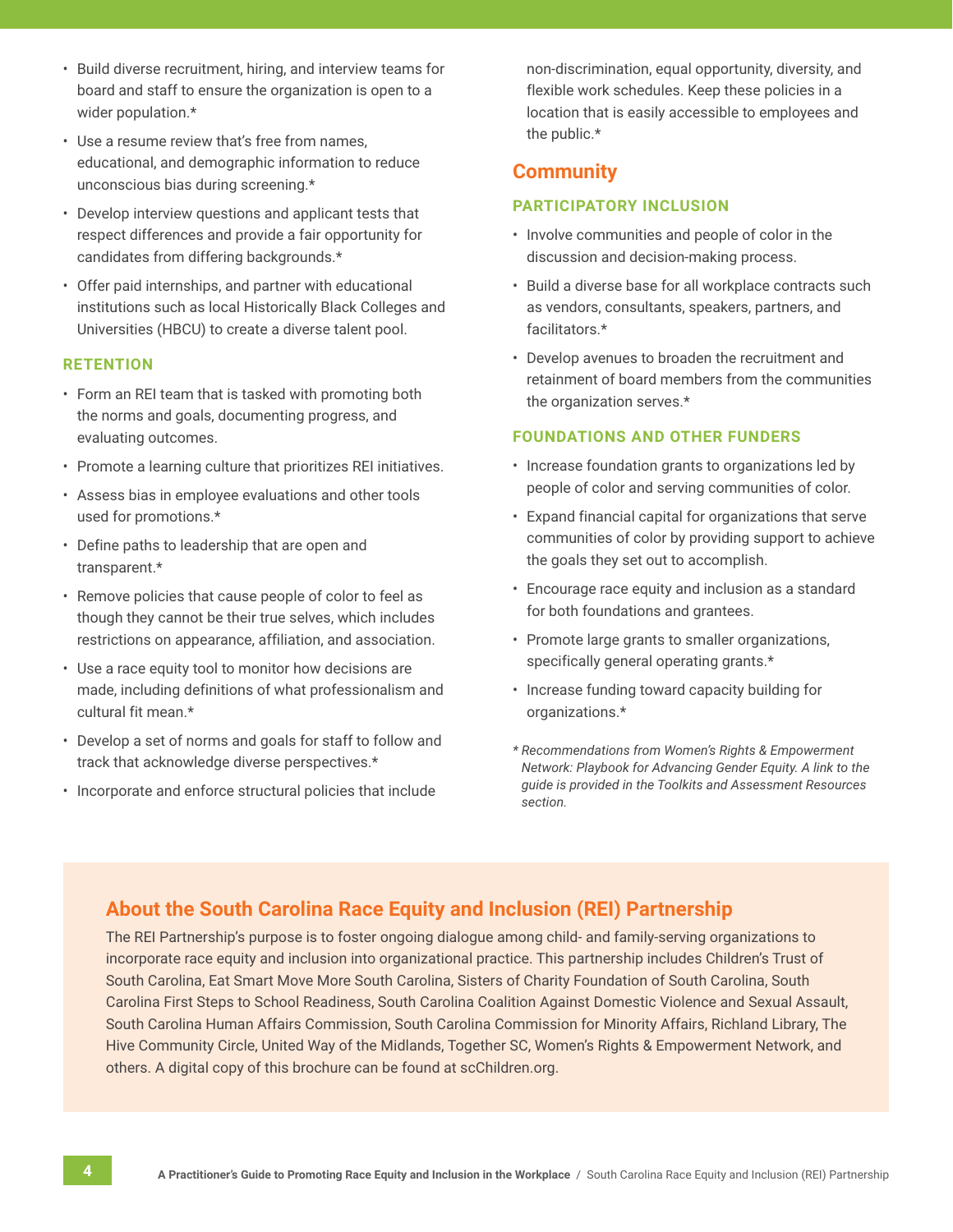# **Toolkits and Assessment Resources**

The following resources contain toolkits to start your REI journey. Find the toolkit that fits your workplace.

American Academy of Family Physicans. (2019). *Health Equity Curricular Toolkit*. Retrieved from **[https://www.aafp.org/patient](https://www.aafp.org/patient-care/social-determinants-of-health/everyone-project/health-equity-tools.html)[care/social-determinants-of-health/everyone-project/health](https://www.aafp.org/patient-care/social-determinants-of-health/everyone-project/health-equity-tools.html)[equity-tools.html](https://www.aafp.org/patient-care/social-determinants-of-health/everyone-project/health-equity-tools.html)**

Beloved Community. (n.d.). *Equity Audit*. Retrieved from **[https://](https://www.wearebeloved.org/equity-audit) [www.wearebeloved.org/equity-audit](https://www.wearebeloved.org/equity-audit)**

Center for Social Inclusion. (2017). *Talking About Race Toolkit.* Retrieved from **[https://www.centerforsocialinclusion.org/talking](https://www.centerforsocialinclusion.org/talking-race-toolkit/)[race-toolkit/](https://www.centerforsocialinclusion.org/talking-race-toolkit/)**

Children's Trust of South Carolina. (n.d.). *South Carolina Racial Equity Impact Assessment Guide*. Retrieved from **[https://](https://scchildren.org/wp-content/uploads/2017/11/SouthCarolina_RacialEquityImpactAssessment_Guide.pdf) [scchildren.org/wp-content/uploads/2017/11/SouthCarolina\\_](https://scchildren.org/wp-content/uploads/2017/11/SouthCarolina_RacialEquityImpactAssessment_Guide.pdf) [RacialEquityImpactAssessment\\_Guide.pdf](https://scchildren.org/wp-content/uploads/2017/11/SouthCarolina_RacialEquityImpactAssessment_Guide.pdf)**

Coalition of Communities of Color. (2014). *Research and Publications: Tool for Organizational Self-Assessment Related to Racial Equity*. Retrieved from **[https://www.](https://www.coalitioncommunitiescolor.org/research-and-publications/cccorgassessment) [coalitioncommunitiescolor.org/research-and-publications/](https://www.coalitioncommunitiescolor.org/research-and-publications/cccorgassessment) [cccorgassessment](https://www.coalitioncommunitiescolor.org/research-and-publications/cccorgassessment)**

Collective Impact Forum. (2014). *Community Engagement Toolkit*. Retrieved from **[https://www.collectiveimpactforum.org/](https://www.collectiveimpactforum.org/resources/community-engagement-toolkit) [resources/community-engagement-toolkit](https://www.collectiveimpactforum.org/resources/community-engagement-toolkit)**

D5. (2014). *Policies, Practices, and Programs Resource Guide*. Retrieved from Advancing diversity, equity and inclusion in philanthropy: **[http://www.d5coalition.org/work/policies-practices](http://www.d5coalition.org/work/policies-practices-and-programs-for-advancing-diversity-equity-and-inclusion/ppp-scan-resource-guide/)[and-programs-for-advancing-diversity-equity-and-inclusion/ppp](http://www.d5coalition.org/work/policies-practices-and-programs-for-advancing-diversity-equity-and-inclusion/ppp-scan-resource-guide/)[scan-resource-guide/](http://www.d5coalition.org/work/policies-practices-and-programs-for-advancing-diversity-equity-and-inclusion/ppp-scan-resource-guide/)**

Fund the People. (2017). *Invest in equity inside the nonprofit workforce.* Fund the People. Retrieved from **[http://fundthepeople.]( http://fundthepeople.org/toolkit/inclusivity/equity/) [org/toolkit/inclusivity/equity/]( http://fundthepeople.org/toolkit/inclusivity/equity/)**

Gatzert, B. (2013). *A Toolkit for recruiting and hiring a more diverse workforce*. University Health Services, University of California, Berkeley. Retrieved from **[https://diversity.berkeley.edu/sites/](https://diversity.berkeley.edu/sites/default/files/recruiting_a_more_diverse_workforce_uhs.pdf) [default/files/recruiting\\_a\\_more\\_diverse\\_workforce\\_uhs.pdf](https://diversity.berkeley.edu/sites/default/files/recruiting_a_more_diverse_workforce_uhs.pdf)**

Goldbach, J. (2017). *Diversity Toolkit: A Guide to Discussing Identity, Power and Privilege*. Retrieved from USC Suzanne Dworak-Peck School of Social Work: **[https://msw.usc.edu/mswusc-blog/](https://msw.usc.edu/mswusc-blog/diversity-workshop-guide-to-discussing-identity-power-and-privilege/#intro) [diversity-workshop-guide-to-discussing-identity-power-and](https://msw.usc.edu/mswusc-blog/diversity-workshop-guide-to-discussing-identity-power-and-privilege/#intro)[privilege/#intro](https://msw.usc.edu/mswusc-blog/diversity-workshop-guide-to-discussing-identity-power-and-privilege/#intro)**

Local and Regional Government Alliance on Race & Equity. (2016). *Racial Equity Action Plans: A How-to Manual*. Retrieved from **[https://www.racialequityalliance.org/resources/racial-equity](https://www.racialequityalliance.org/resources/racial-equity-action-plans-manual/)[action-plans-manual/](https://www.racialequityalliance.org/resources/racial-equity-action-plans-manual/)**

Local and Regional Government Alliance on Race & Equity. (2016). *Racial Equity Toolkit: An Opportunity to Operationalize Equity*. Retrieved from **[https://www.racialequityalliance.org/resources/](https://www.racialequityalliance.org/resources/racial-equity-toolkit-opportunity-operationalize-equity/) [racial-equity-toolkit-opportunity-operationalize-equity/](https://www.racialequityalliance.org/resources/racial-equity-toolkit-opportunity-operationalize-equity/)**

Local and Regional Government Alliance on Race & Equity. (2017). *Racial Equity: Getting to Results*. Retrieved from **[https://](https://www.racialequityalliance.org/resources/racial-equity-getting-results/) [www.racialequityalliance.org/resources/racial-equity-getting](https://www.racialequityalliance.org/resources/racial-equity-getting-results/)[results/](https://www.racialequityalliance.org/resources/racial-equity-getting-results/)**

McGhee, H., Mayo, L., & Park, A. (2018, November). *Demos' Racial Equity Transformation: Key Components, Process & Lessons*. Retrieved from Demos: An equal say and an equal chance for all: **[https://www.demos.org/publication/demos](https://www.demos.org/publication/demos-racial-equity-transformation-key-components-process-lessons)[racial-equity-transformation-key-components-process-lessons](https://www.demos.org/publication/demos-racial-equity-transformation-key-components-process-lessons)**

MP Associates and CAPD. (2013). *How can we create an inclusive and equitable planning process?* Retrieved from **[http://](http://racialequitytools.org/resourcefiles/How_Can_We_Create_An_Inclusive_And_Equitable_Planning_Process.pdf) [racialequitytools.org/resourcefiles/How\\_Can\\_We\\_Create\\_An\\_](http://racialequitytools.org/resourcefiles/How_Can_We_Create_An_Inclusive_And_Equitable_Planning_Process.pdf) [Inclusive\\_And\\_Equitable\\_Planning\\_Process.pdf](http://racialequitytools.org/resourcefiles/How_Can_We_Create_An_Inclusive_And_Equitable_Planning_Process.pdf)**

National Committee for Responsive Philanthropy (NCRP) (2018). *Power Moves: Your essential philanthropy assessment guide for equity and justice.* Retrieved from NCRP: **[https://www.ncrp.org/](https://www.ncrp.org/initiatives/philamplify/power-moves-philanthropy/inside-the-guide/additional-resources/reading-list) [initiatives/philamplify/power-moves-philanthropy/inside-the](https://www.ncrp.org/initiatives/philamplify/power-moves-philanthropy/inside-the-guide/additional-resources/reading-list)[guide/additional-resources/reading-list](https://www.ncrp.org/initiatives/philamplify/power-moves-philanthropy/inside-the-guide/additional-resources/reading-list)**

Project Implicit. (2011). *Project Implicit*. Retrieved from Project Implicit: **<https://implicit.harvard.edu/implicit/>**

Race Equity Here. (n.d.). *Resources*. Retrieved from Race Equity Here: **<https://racialequityhere.org/resources/>**

Race Equity Tools. (n.d.). *Individual Transformation*. Retrieved from **[https://www.racialequitytools.org/plan/change-process/](https://www.racialequitytools.org/plan/change-process/individual-transformation) [individual-transformation](https://www.racialequitytools.org/plan/change-process/individual-transformation)**

Race Equity Tools. (n.d.). *Organizational Change Process*. Retrieved from **[https://www.racialequitytools.org/plan/change](https://www.racialequitytools.org/plan/change-process/organizational-change-process)[process/organizational-change-process](https://www.racialequitytools.org/plan/change-process/organizational-change-process)**

Race Forward. (2009). *Racial Equity Impact Assessment Toolkit*. Retrieved from **[https://www.raceforward.org/practice/tools/](https://www.raceforward.org/practice/tools/racial-equity-impact-assessment-toolkit) [racial-equity-impact-assessment-toolkit](https://www.raceforward.org/practice/tools/racial-equity-impact-assessment-toolkit)**

Race Forward. (2018). *Ready for equity in workforce development: Racial equity readiness assessment tool*. Race Forward and Center for Social Inclusion. Retrieved from **[https://](https://www.raceforward.org/practice/tools/workforce-development-racial-equity-readiness-assessment) [www.raceforward.org/practice/tools/workforce-development](https://www.raceforward.org/practice/tools/workforce-development-racial-equity-readiness-assessment)[racial-equity-readiness-assessment](https://www.raceforward.org/practice/tools/workforce-development-racial-equity-readiness-assessment)**

Race Matters Institute. (n.d.). *Assessment*. (JustPartners). Retrieved from Race Matters Institute: **[https://](https://viablefuturescenter.org/racemattersinstitute/assessment-2/) [viablefuturescenter.org/racemattersinstitute/assessment-2/](https://viablefuturescenter.org/racemattersinstitute/assessment-2/)**

Seattle Office for Civil Rights. (n.d.). *Racial Equity Toolkit*. Retrieved from **[http://www.seattle.gov/civilrights/what-we-do/](http://www.seattle.gov/civilrights/what-we-do/race-and-social-justice-initiative/racial-equity-toolkit) [race-and-social-justice-initiative/racial-equity-toolkit](http://www.seattle.gov/civilrights/what-we-do/race-and-social-justice-initiative/racial-equity-toolkit)**

Women's Rights Empowerment & Network (2019). *Power Up Your Workplace: A Playbook for Advancing Gender Equity*. Retrieved from **[https://www.scwren.org/wp-content/](https://www.scwren.org/wp-content/uploads/2019/10/WREN-Power-Up-Your-Workplace.pdf) [uploads/2019/10/WREN-Power-Up-Your-Workplace.pdf](https://www.scwren.org/wp-content/uploads/2019/10/WREN-Power-Up-Your-Workplace.pdf)**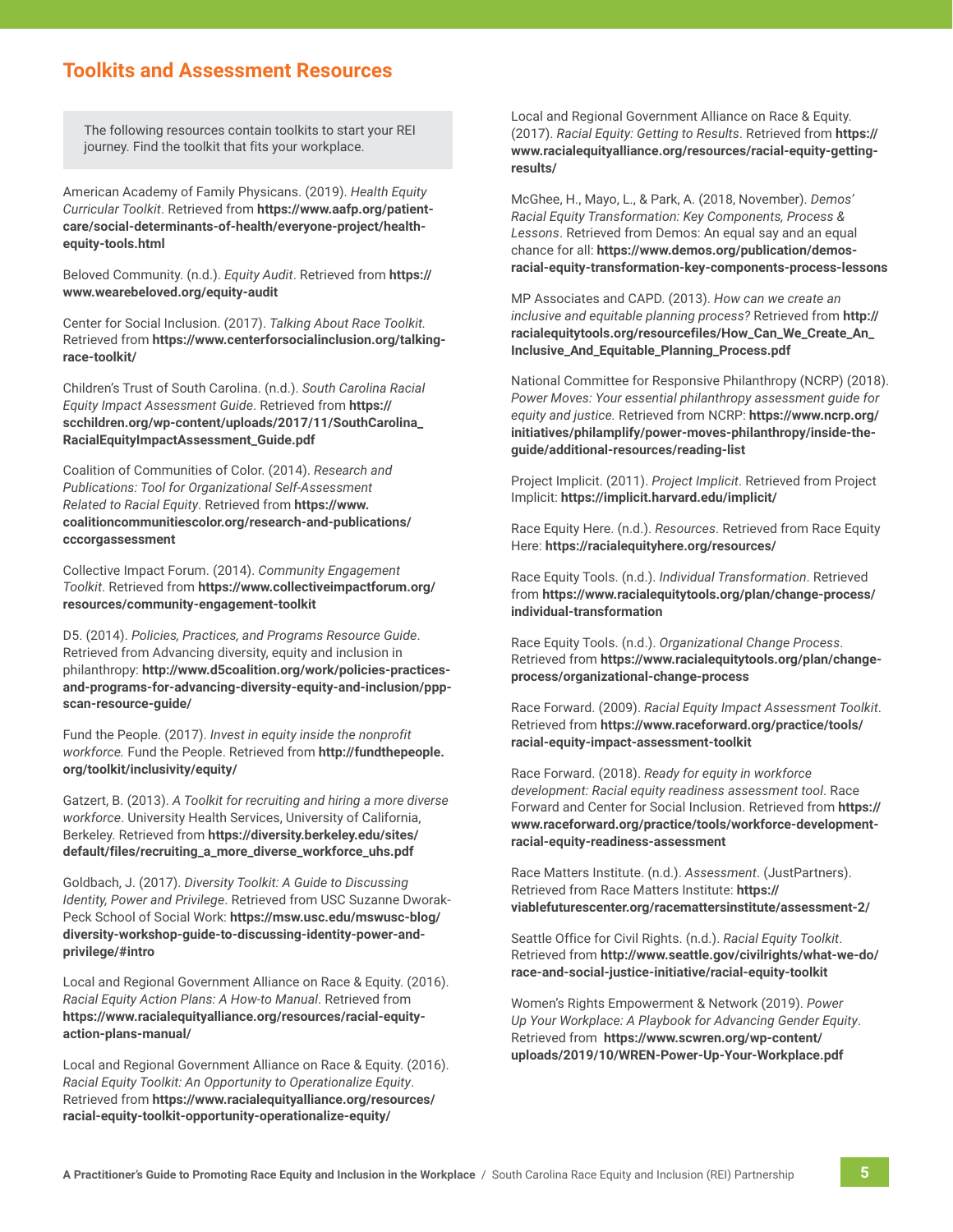# **Reports and Academic Resources**

The following reports and articles give concrete data and research for why this effort is needed in the workplace. Exploring these resources can help organizations understand the importance of committing to REI.

Association of Black Foundation Executives. (n.d.). *Responsive Philanthropy in Black Communities: A Framework and Agenda for Change*. Retrieved from ABFE: **[https://www.abfe.org/programs/](https://www.abfe.org/programs/knowledge-training-and-technical-assistance/responsive-philanthropy-in-black-communities/) [knowledge-training-and-technical-assistance/responsive](https://www.abfe.org/programs/knowledge-training-and-technical-assistance/responsive-philanthropy-in-black-communities/)[philanthropy-in-black-communities/](https://www.abfe.org/programs/knowledge-training-and-technical-assistance/responsive-philanthropy-in-black-communities/)**

Bell, M., Leopold, J., Berry, D., & Hall, A. (2018). Diversity, discrimination, and persistent inequality: Hope for the future through the solidarity economy movement. *Journal of Social Issues*, 224-243.

Blackwell, A. G., Kramer, M., Vaidyanathan, L., Iyer, L., & Kirschenbaum, J. (2017). *The Competitive Advantage of Racial Equity*. Retrieved from FSG and PolicyLink: **[https://www.fsg.org/](https://www.fsg.org/publications/competitive-advantage-racial-equity) [publications/competitive-advantage-racial-equity](https://www.fsg.org/publications/competitive-advantage-racial-equity)**

Bley, D., & Le, V. (2019, Spring). *Equitable Big Bets for Marginalized Communities*. Retrieved from Stanford Social Innovation Review: Informing and inspiring leaders of social change: **[https://ssir.org/articles/entry/equitable\\_big\\_bets\\_for\\_](https://ssir.org/articles/entry/equitable_big_bets_for_marginalized_communities) [marginalized\\_communities](https://ssir.org/articles/entry/equitable_big_bets_for_marginalized_communities)**

Brooks, R. (2017, March 9). *The Retirement Crisis Facing African Americans: What's Causing it and what could be done to address it*. Retrieved from Next Avenue: **[https://www.nextavenue.org/](https://www.nextavenue.org/retirement-crisis-facing-african-americans/) [retirement-crisis-facing-african-americans/](https://www.nextavenue.org/retirement-crisis-facing-african-americans/)**

Biu, O. (2019). *Race to Lead: Women of Color in the Nonprofit Sector*. Race to Lead. Building Movement Project. Retrieved from **[http://racetolead.org/wp-content/uploads/2019/02/WOC\\_Race](http://racetolead.org/wp-content/uploads/2019/02/WOC_Race-to-Lead.pdf)[to-Lead.pdf](http://racetolead.org/wp-content/uploads/2019/02/WOC_Race-to-Lead.pdf)**

California Newsreel, the Haas Institute, the U.C. Berkeley Library, American Cultures Center. (2018-2019). *Race Power of an Illusion*. Retrieved from **<https://www.racepowerofanillusion.org/>**

Castilla, E. J. (2008). Gender, race, and meritocracy in organizational careers. *American Journal of Sociology, 113*(6), 1479-1526.

Cavicchia, M. (2015). *How to fight implicit bias? With conscious thought, diversity expert tells NABE*. Retrieved from the American Bar Association: **[https://www.americanbar.org/groups/bar\\_](https://www.americanbar.org/groups/bar_services/publications/bar_leader/2015-16/september-october/how-fight-implicit-bias-conscious-thought-diversity-expert-tells-nabe/) [services/publications/bar\\_leader/2015-16/september-october/](https://www.americanbar.org/groups/bar_services/publications/bar_leader/2015-16/september-october/how-fight-implicit-bias-conscious-thought-diversity-expert-tells-nabe/) [how-fight-implicit-bias-conscious-thought-diversity-expert](https://www.americanbar.org/groups/bar_services/publications/bar_leader/2015-16/september-october/how-fight-implicit-bias-conscious-thought-diversity-expert-tells-nabe/)[tells-nabe/](https://www.americanbar.org/groups/bar_services/publications/bar_leader/2015-16/september-october/how-fight-implicit-bias-conscious-thought-diversity-expert-tells-nabe/)**

Chary, M. (2019, January 17). *Three Steps to Creating an Inclusive Development Culture*. Retrieved from The Bridgespan Group: **[https://www.bridgespan.org/insights/library/leadership](https://www.bridgespan.org/insights/library/leadership-development/executive-summary-bmp-race-to-lead-report)[development/executive-summary-bmp-race-to-lead-report](https://www.bridgespan.org/insights/library/leadership-development/executive-summary-bmp-race-to-lead-report)**

Dalton, S., & Villagran, M. (2018). Minimizing and addressing implicit bias in the workplace. *College & Research Libraries*. Retrieved from **[https://crln.acrl.org/index.php/crlnews/article/](https://crln.acrl.org/index.php/crlnews/article/view/17370/19151) [view/17370/19151](https://crln.acrl.org/index.php/crlnews/article/view/17370/19151)**

Deloitte. (2018). *Uncovering talent: Rediscovering Inclusion*. Retrieved from **[https://www2.deloitte.com/content/dam/](https://www2.deloitte.com/content/dam/Deloitte/us/Documents/about-deloitte/us-uncovering-talent-a-new-model-of-inclusion.pdf) [Deloitte/us/Documents/about-deloitte/us-uncovering-talent-a](https://www2.deloitte.com/content/dam/Deloitte/us/Documents/about-deloitte/us-uncovering-talent-a-new-model-of-inclusion.pdf)[new-model-of-inclusion.pdf](https://www2.deloitte.com/content/dam/Deloitte/us/Documents/about-deloitte/us-uncovering-talent-a-new-model-of-inclusion.pdf)**

Dēmos. (2018). *Dēmos' Racial Equity Transformation: Key Components, Process & Lessons*. Retrieved from **[https://www.](https://www.demos.org/research/demos-racial-equity-transformation-key-components-process-lessons) [demos.org/research/demos-racial-equity-transformation-key](https://www.demos.org/research/demos-racial-equity-transformation-key-components-process-lessons)[components-process-lessons](https://www.demos.org/research/demos-racial-equity-transformation-key-components-process-lessons)**

Equity in the Center. (2018). *Awake to Woke to Work: Building a Race Equity Culture*. Pro Inspire. Retrieved from **[https://static1.](https://static1.squarespace.com/static/56b910ccb6aa60c971d5f98a/t/5adf3de1352f530132863c37/1524579817415/ProInspire-Equity-in-Center-publication.pdf) [squarespace.com/static/56b910ccb6aa60c971d5f98a/t/5adf3](https://static1.squarespace.com/static/56b910ccb6aa60c971d5f98a/t/5adf3de1352f530132863c37/1524579817415/ProInspire-Equity-in-Center-publication.pdf) [de1352f530132863c37/1524579817415/ProInspire-Equity-in-](https://static1.squarespace.com/static/56b910ccb6aa60c971d5f98a/t/5adf3de1352f530132863c37/1524579817415/ProInspire-Equity-in-Center-publication.pdf)[Center-publication.pdf](https://static1.squarespace.com/static/56b910ccb6aa60c971d5f98a/t/5adf3de1352f530132863c37/1524579817415/ProInspire-Equity-in-Center-publication.pdf)**

Fryer, R., Pager, D., & Spenkuch, J. (2014, January 8). *Statistics That Hurt*. Retrieved from Kellogg Insight: **[https://insight.](https://insight.kellogg.northwestern.edu/article/statistics_that_hurt) [kellogg.northwestern.edu/article/statistics\\_that\\_hurt](https://insight.kellogg.northwestern.edu/article/statistics_that_hurt)**

Fund the People. (2017). *Equity and Inclusion: Literature Review*. Retrieved from Fund the People: **[http://fundthepeople.org/](http://fundthepeople.org/toolkit/inclusivity/literature/) [toolkit/inclusivity/literature/](http://fundthepeople.org/toolkit/inclusivity/literature/)**

Grassroots Policy Project. (n.d.). *Race, Power and Policy: Dismantling Structural Racism*. Retrieved from **[https://](https://grassrootspolicy.org/wp-content/uploads/2017/03/GPP_RacePowerandPolicy.pdf) [grassrootspolicy.org/wp-content/uploads/2017/03/GPP\\_](https://grassrootspolicy.org/wp-content/uploads/2017/03/GPP_RacePowerandPolicy.pdf) [RacePowerandPolicy.pdf](https://grassrootspolicy.org/wp-content/uploads/2017/03/GPP_RacePowerandPolicy.pdf)**

Gray, A. (2019, June). *The Bias of 'Professionalism' Standards*. Retrieved from Stanford Social Innovation Review: **[https://](https://ssir.org/articles/entry/the_bias_of_professionalism_standards?utm_source=Enews&utm_medium=Email&utm_campaign=SSIR_Now&utm_content=Title#) [ssir.org/articles/entry/the\\_bias\\_of\\_professionalism\\_](https://ssir.org/articles/entry/the_bias_of_professionalism_standards?utm_source=Enews&utm_medium=Email&utm_campaign=SSIR_Now&utm_content=Title#) [standards?utm\\_source=Enews&utm\\_medium=Email&utm\\_](https://ssir.org/articles/entry/the_bias_of_professionalism_standards?utm_source=Enews&utm_medium=Email&utm_campaign=SSIR_Now&utm_content=Title#) [campaign=SSIR\\_Now&utm\\_content=Title#](https://ssir.org/articles/entry/the_bias_of_professionalism_standards?utm_source=Enews&utm_medium=Email&utm_campaign=SSIR_Now&utm_content=Title#)**

Haas Institute for a Fair and Inclusive Society. (2019). *Targeted Universalism: Policy & Practice*. Retrieved from **[https://](https://haasinstitute.berkeley.edu/targeteduniversalism) [haasinstitute.berkeley.edu/targeteduniversalism](https://haasinstitute.berkeley.edu/targeteduniversalism)**

Hodgson, J., & Pond, A. (2018). *How Community Philanthropy Shifts Power*. Grantcraft of the Foundation Center. Retrieved from **[https://grantcraft.org/content/guides/how-community](https://grantcraft.org/content/guides/how-community-philanthropy-shifts-power/)[philanthropy-shifts-power/](https://grantcraft.org/content/guides/how-community-philanthropy-shifts-power/)**

Knight, R. (2017, June 17). *7 Practical Ways to Reduce Bias in Your Hiring Process*. Retrieved from Harvard Business Review: **[https://hbr.org/2017/06/7-practical-ways-to-reduce-bias-in](https://hbr.org/2017/06/7-practical-ways-to-reduce-bias-in-your-hiring-process)[your-hiring-process](https://hbr.org/2017/06/7-practical-ways-to-reduce-bias-in-your-hiring-process)**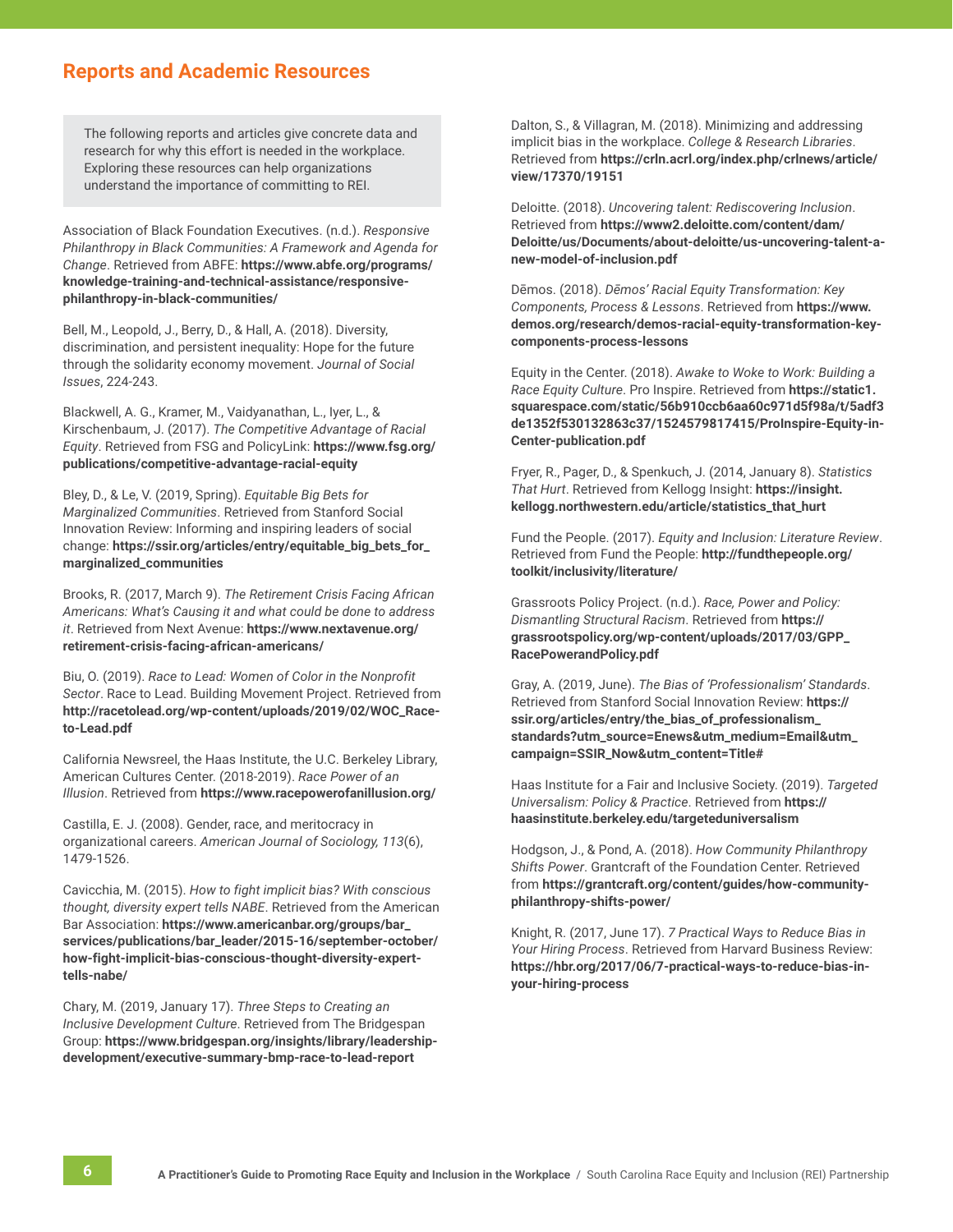Koya Leadership Partners. (2014). *From Intention to Action: Building Diverse, Inclusive Teams in Education to Deepen Impact*. Education Pioneers. Retrieved from **[https://mlsvc01-prod.](https://mlsvc01-prod.s3.amazonaws.com/bde93018001/ceb8fb5f-2000-4873-8b9f-31fd973dd40f.pdf) [s3.amazonaws.com/bde93018001/ceb8fb5f-2000-4873-8b9f-](https://mlsvc01-prod.s3.amazonaws.com/bde93018001/ceb8fb5f-2000-4873-8b9f-31fd973dd40f.pdf)[31fd973dd40f.pdf](https://mlsvc01-prod.s3.amazonaws.com/bde93018001/ceb8fb5f-2000-4873-8b9f-31fd973dd40f.pdf)**

Koya Leadership Partners. (2014). *The Governance Gap: Examining Diversity and Equity in Nonprofit Boards of Directors*. Education Pioneers. Retrieved from **[https://koyapartners.com/](https://koyapartners.com/blog/the-governance-gap/) [blog/the-governance-gap/](https://koyapartners.com/blog/the-governance-gap/)**

Le, V. (2015). *Funders, your grant application process may be perpetuating inequity*. Retrieved from **[https://nonprofitaf.](https://nonprofitaf.com/2015/08/funders-your-grant-application-process-may-be-perpetuating-inequity/) [com/2015/08/funders-your-grant-application-process-may-be](https://nonprofitaf.com/2015/08/funders-your-grant-application-process-may-be-perpetuating-inequity/)[perpetuating-inequity/](https://nonprofitaf.com/2015/08/funders-your-grant-application-process-may-be-perpetuating-inequity/)**

Michael, A., Conger, M. C., Bickerstaff, S., Crawford-Garrett, K., & Fulmer, E. F. (2009). Becoming an Anti-Racist White Ally: How a White Affinity Group Can Help. *Perspectives on Urban Education*, 56-60.

National Education Association. (2017). *Racial Justice in Education*. Retrieved from edjustice: **[https://neaedjustice.org/](https://neaedjustice.org/social-justice-issues/racial-justice/racial-justice-in-education-frequently-asked-questions/) [social-justice-issues/racial-justice/racial-justice-in-education](https://neaedjustice.org/social-justice-issues/racial-justice/racial-justice-in-education-frequently-asked-questions/)[frequently-asked-questions/](https://neaedjustice.org/social-justice-issues/racial-justice/racial-justice-in-education-frequently-asked-questions/)**

National Council of Nonprofits. (2019). *Why diversity, equity, and inclusion matter for nonprofits*. Retrieved from National Council of Nonprofits: **[https://www.councilofnonprofits.org/](https://www.councilofnonprofits.org/tools-resources/why-diversity-equity-and-inclusion-matter-nonprofits) [tools-resources/why-diversity-equity-and-inclusion-matter](https://www.councilofnonprofits.org/tools-resources/why-diversity-equity-and-inclusion-matter-nonprofits)[nonprofits](https://www.councilofnonprofits.org/tools-resources/why-diversity-equity-and-inclusion-matter-nonprofits)**

Omar, H., & Owusu, N. (2018, April 19). *Operationalizing Racial Equity & Inclusion: Transforming Organizations and Beyond*. Retrieved from Living Cities: **[https://www.livingcities.](https://www.livingcities.org/blog/1251-operationalizing-racial-equity-inclusion-transforming-organizations-and-beyond) [org/blog/1251-operationalizing-racial-equity-inclusion](https://www.livingcities.org/blog/1251-operationalizing-racial-equity-inclusion-transforming-organizations-and-beyond)[transforming-organizations-and-beyond](https://www.livingcities.org/blog/1251-operationalizing-racial-equity-inclusion-transforming-organizations-and-beyond)**

Paradigm. (n.d.). *Managing Unconscious Bias: Strategies to Manage Bias & Build More Diverse, Inclusive Organizations*. Retrieved from **[https://info.paradigmiq.com/unconscious\\_bias\\_](https://info.paradigmiq.com/unconscious_bias_white_paper) [white\\_paper](https://info.paradigmiq.com/unconscious_bias_white_paper)**

Pittz, W., & Sen, R. (2004). *Short Changing: Foundation Giving and Communities of Color*. Applied Research Center. Retrieved from **[http://www.d5coalition.org/tools-and-resources/short](http://www.d5coalition.org/tools-and-resources/short-changed-foundation-giving-and-communities-of-color/)[changed-foundation-giving-and-communities-of-color/](http://www.d5coalition.org/tools-and-resources/short-changed-foundation-giving-and-communities-of-color/)**

powell, j. (2008, January). Post-Racialism or Targeted Universalism. *Denver University Law Review*, 785-805.

powell, j. (2017, February). *Targeted Universalism*. Retrieved from Haas Institute for a Fair and Inclusive Society: **[https://](https://haasinstitute.berkeley.edu/targeteduniversalism) [haasinstitute.berkeley.edu/targeteduniversalism](https://haasinstitute.berkeley.edu/targeteduniversalism)**

Race Forward. (2014). *Moving the Race Conversation Forward*. Retrieved from **[https://www.raceforward.org/research/reports/](https://www.raceforward.org/research/reports/moving-race-conversation-forward) [moving-race-conversation-forward](https://www.raceforward.org/research/reports/moving-race-conversation-forward)**

Race to Lead. (2017). *Nonprofit Executives and the Racial Leadership Gap*. Retrieved from **[http://racetolead.org/race-to](http://racetolead.org/race-to-lead/)[lead/](http://racetolead.org/race-to-lead/)**

Ramsey, F. (2015, June 16). *This orchestra's blind audition proves bias sneaks in when you least expect it*. Retrieved from Up Worthy: **[https://www.upworthy.com/this-orchestras-blind](https://www.upworthy.com/this-orchestras-blind-audition-proves-bias-sneaks-in-when-you-least-expect-it)[audition-proves-bias-sneaks-in-when-you-least-expect-it](https://www.upworthy.com/this-orchestras-blind-audition-proves-bias-sneaks-in-when-you-least-expect-it)**

Schlegel, R., & Peng, S. (2016). *As the south grows on fertile soil*. Grantmakers for Southern Progress. National Committee for Responsive Philanthropy. Retrieved from **[https://www.ncrp.org/](https://www.ncrp.org/wp-content/uploads/2017/04/As-the-South-Grows-On-Fertile-Soil.pdf) [wp-content/uploads/2017/04/As-the-South-Grows-On-Fertile-](https://www.ncrp.org/wp-content/uploads/2017/04/As-the-South-Grows-On-Fertile-Soil.pdf)[Soil.pdf](https://www.ncrp.org/wp-content/uploads/2017/04/As-the-South-Grows-On-Fertile-Soil.pdf)**

Shinew, K., & Hibbler, D. (2002). African Americans' Perceptions of Workplace Equity: A Starting Point. *Journal of Park and Recreation Administration*, 42-60.

Southeastern Council of Foundations. (2017). *Philanthropy as the South's Passing Gear: Fulfilling the Promise*. Retrieved from **[http://stateofthesouth.org/wp-content/uploads/2017/11/MDC\\_](http://stateofthesouth.org/wp-content/uploads/2017/11/MDC_SECF-SOS_2017.pdf) [SECF-SOS\\_2017.pdf](http://stateofthesouth.org/wp-content/uploads/2017/11/MDC_SECF-SOS_2017.pdf)**

The Annie E. Casey Foundation. (2017). *Kids Count: 2017 Race for Results Policy Report*. Retrieved from **[https://www.aecf.org/](https://www.aecf.org/resources/2017-race-for-results/) [resources/2017-race-for-results/](https://www.aecf.org/resources/2017-race-for-results/)**

The Denver Foundation. (n.d.). *Recruiting Board Members of Color*. Retrieved from The Denver Foundation: **[http://www.](http://www.nonprofitinclusiveness.org/recruiting-board-members-color) [nonprofitinclusiveness.org/recruiting-board-members-color](http://www.nonprofitinclusiveness.org/recruiting-board-members-color)**

Thomas-Breitfeld, S., & Kunreuther, F. (2017, August 3). *Race to Lead: Confronting the Nonprofit Racial Leadership Gap*. Retrieved from The Bridgespan Group: **[https://www.bridgespan.org/](https://www.bridgespan.org/insights/library/leadership-development/executive-summary-bmp-race-to-lead-report) [insights/library/leadership-development/executive-summary](https://www.bridgespan.org/insights/library/leadership-development/executive-summary-bmp-race-to-lead-report)[bmp-race-to-lead-report](https://www.bridgespan.org/insights/library/leadership-development/executive-summary-bmp-race-to-lead-report)**

Williams, M., & Smaldino, A. (2019, June 5). *What Does Racial Equity & Inclusion Look Like for the Public Sector?* Retrieved from Living Cities: **[https://www.livingcities.org/blog/1304-what](https://www.livingcities.org/blog/1304-what-does-racial-equity-inclusion-look-like-for-the-public-sector)[does-racial-equity-inclusion-look-like-for-the-public-sector](https://www.livingcities.org/blog/1304-what-does-racial-equity-inclusion-look-like-for-the-public-sector)**

Williams-Rajee, D. (2018). *Equity, Diversity and Inclusion in Recruitment, Hiring and Retention*. Urban Sustainability Directors Network. Retrieved from **[https://www.usdn.org/uploads/cms/](https://www.usdn.org/uploads/cms/documents/usdn-equity-in-recruitment_hiring_retention.pdf) [documents/usdn-equity-in-recruitment\\_hiring\\_retention.pdf](https://www.usdn.org/uploads/cms/documents/usdn-equity-in-recruitment_hiring_retention.pdf)**